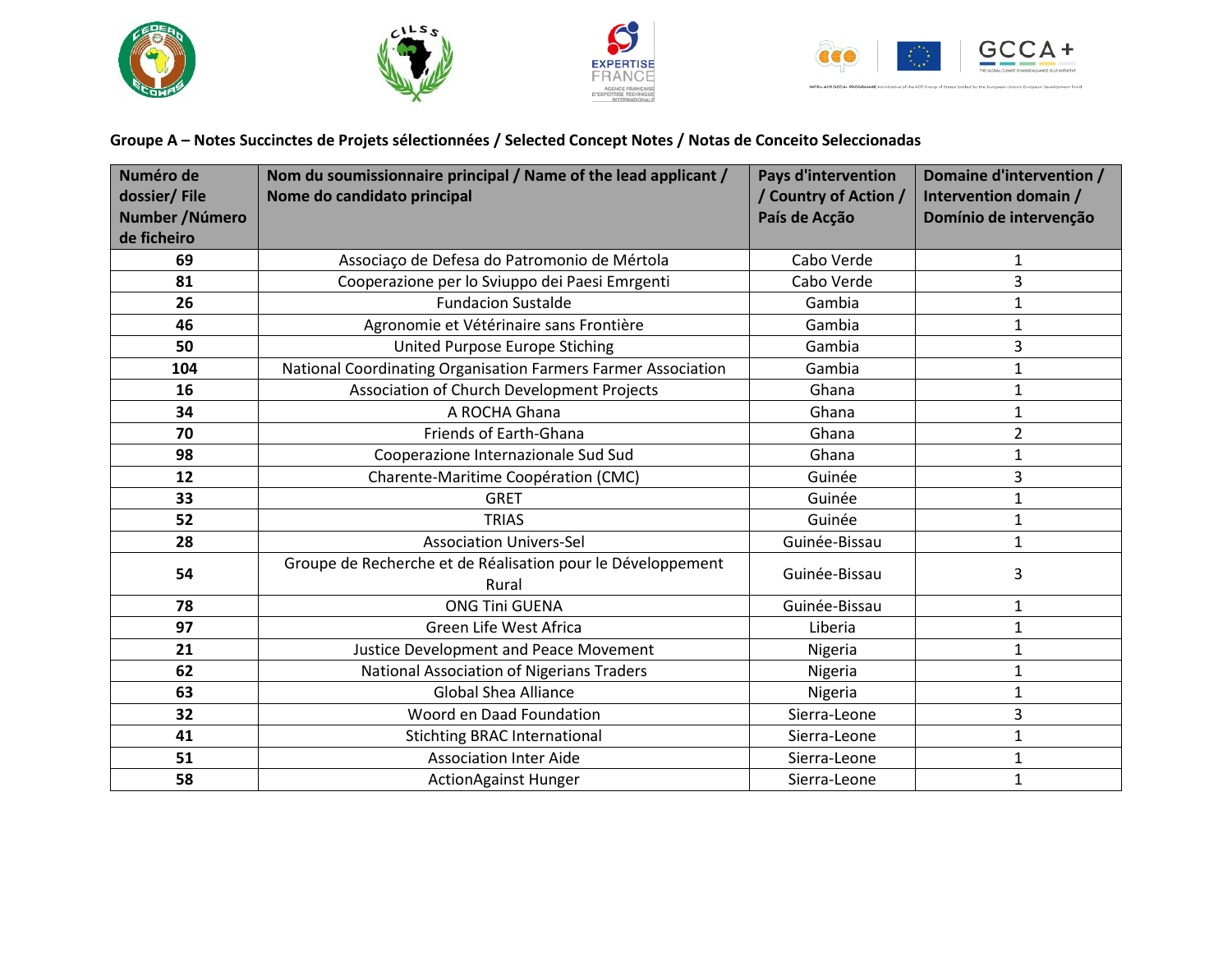







INTRA-ACP GCCA+ PROGRAMME A

## **Groupe B - Notes Succinctes de Projets non-sélectionnées / Non-selected Concept Notes**

| Numéro de     | Nom du soumissionnaire principal / Name of the lead applicant / Nome                          | <b>Pays d'intervention</b> | Domaine d'intervention / |
|---------------|-----------------------------------------------------------------------------------------------|----------------------------|--------------------------|
| dossier/File  | do candidato principal                                                                        | / Country of Action /      | Intervention domain /    |
| <b>Number</b> |                                                                                               | País de Acção              | Domínio de intervenção   |
| /Número de    |                                                                                               |                            |                          |
| ficheiro      |                                                                                               |                            |                          |
| 84            | Associação para a Defesa do Ambiente e Desenvolvimento                                        | Cabo Verde                 | 3                        |
| 87            | Association Commerciale Agricole d'Industrie et des Services (ACAISA)                         | Cabo Verde                 |                          |
| 8             | Center for Local Govrenance Advocacy                                                          | Ghana                      | $\mathbf{1}$             |
| 24            | <b>CERATH Development Organisation</b>                                                        | Ghana                      | $\mathbf{1}$             |
| 37            | Jakssally Development Organisation                                                            | Ghana                      | $\mathbf{1}$             |
| 80            | Alpha Step Organisation                                                                       | Ghana                      | $\mathbf{1}$             |
| 105           | <b>Community Aid for Rural Development</b>                                                    | Ghana                      | $\mathbf{1}$             |
| 35            | Agriculteur Français et Développement International AFDI                                      | Guinée                     | $\mathbf{1}$             |
| 23            | Acting for Life                                                                               | Guinée                     | $\mathbf{1}$             |
| 64            | Comunita Impegno Servizio Volontario                                                          | Guinée                     | 3                        |
| 74            | Agir pour l'Enfant                                                                            | Guinée                     | $\overline{2}$           |
| 5             | Audicom                                                                                       | Guinée                     | $\mathbf{1}$             |
| 20            | ONG-GADYP                                                                                     | Guinée                     | $\overline{2}$           |
| 36            | Réseau d'Animateur pour le Développment Intégré en Guinée (RADIG)                             | Guinée                     | 3                        |
| 42            | <b>Tiany CAMARA</b>                                                                           | Guinée                     | $\mathbf{1}$             |
| 72            | ONG Centre d'Etude et d'Appui au Développement                                                | Guinée                     | 3                        |
| 75            | Appui aux Femmes et au Enfants pour un Développement Durable                                  | Guinée                     | $\mathbf{1}$             |
| 31            | Ajuda de Desenvolvimento de Povo para Povo ADPP-GB                                            | Guinée-Bissau              | $\mathbf{1}$             |
| 53            | ONG-ASAS DE SOCORRO                                                                           | Guinée-Bissau              | 3                        |
| 22            | Center for Change Community Developement                                                      | Nigeria                    | $\mathbf{1}$             |
| 85            | <b>Commodity Cooperative Consursium</b>                                                       | Nigeria                    | $\mathbf{1}$             |
| 91            | African Renaissance Inititive and Social Entreprises                                          | Nigeria                    | $\mathbf{1}$             |
| 107           | <b>HEDA Resource Center</b>                                                                   | Nigeria                    | 3                        |
| 6             | DYNAMIC GREEN BLOSSOM INITIATIVE                                                              | Nigeria                    | $\mathbf{1}$             |
| 9             | Isanlu ISIN Cashew Farmers Multipurpose Cooperative LTD                                       | Nigeria                    | $\overline{2}$           |
| 56            | <b>Evergreen Foundation</b>                                                                   | Nigeria                    | $\mathbf{1}$             |
| 68            | Freeman Elohor OLUOWO / AFRICAN CENTER FOR CLIMATE ACTION AND<br>RURAL DEVELOPMENT INITIATIVE | Nigeria                    | $\mathbf{1}$             |
| 83            | Farm Awareness for Food Reservation Initiative                                                | Nigeria                    | $\mathbf{1}$             |
| 86            | ImpactHER                                                                                     | Nigeria                    | 3                        |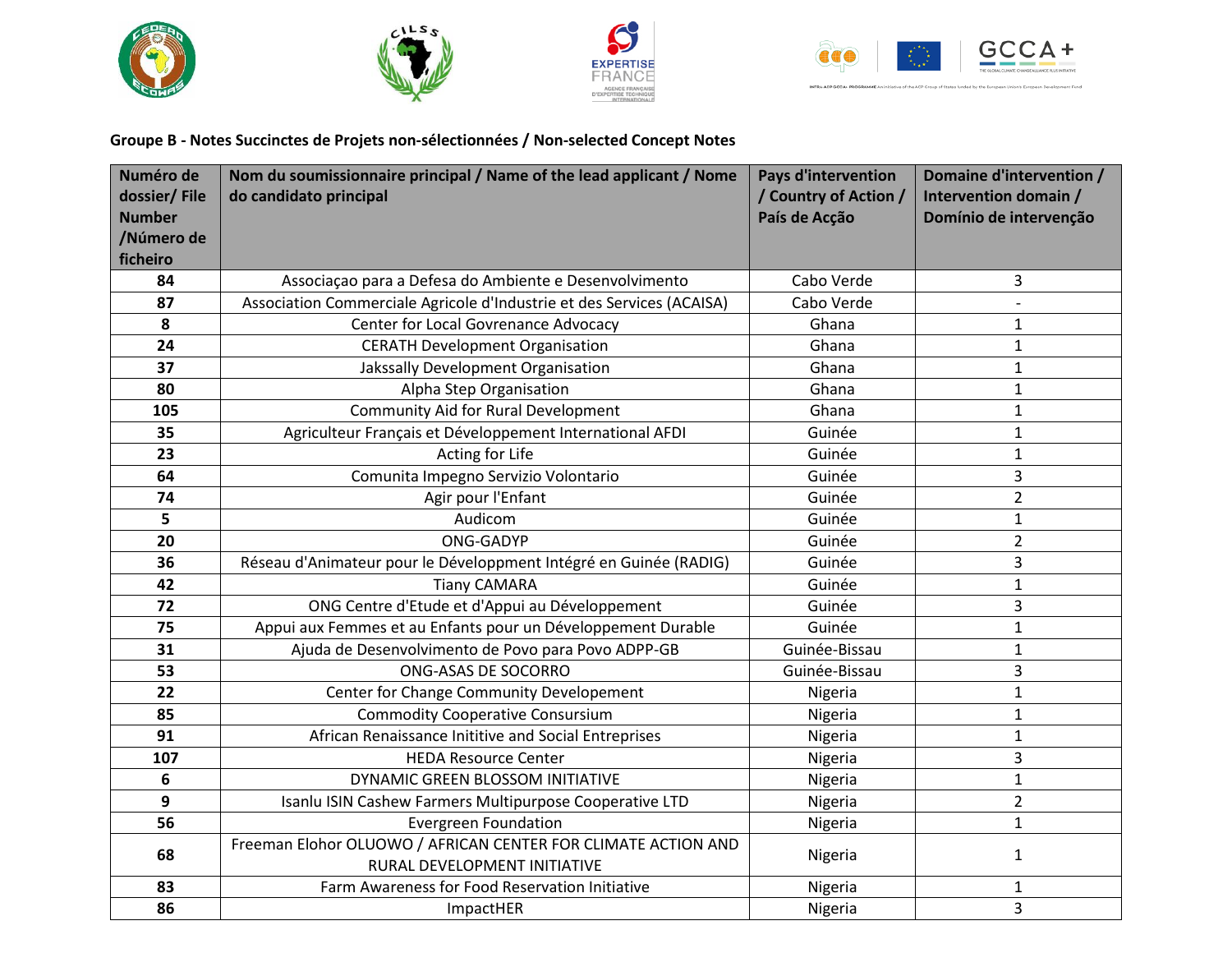







INTRA-ACP GCCA+ PROGRAMME An initiative of the ACP Group of States funded by the European Union's European Development Fund

| 88  | Ogun State Ministry of Forestry                                                  | Nigeria      |  |
|-----|----------------------------------------------------------------------------------|--------------|--|
| 89  | Centre for Creative Developement Strategies (CCDS)                               | Nigeria      |  |
| 106 | Society of Right of the Excluded and Disempowered                                | Nigeria      |  |
| 109 | (OAPTIN) Organic Agriculture Professional in Tertiary Institutions in<br>Nigeria | Nigeria      |  |
| 59  | Cooperazione Internazionale                                                      | Sierra-Leone |  |
| 100 | Green Life West Africa                                                           | Sierra-Leone |  |
| 25  | Agriculture Climate and Empowerment Center                                       | Sierra-Leone |  |
| 27  | Climate Change                                                                   | Sierra-Leone |  |
| 101 | Hope 4 Ebola Orphans                                                             | Sierra-Leone |  |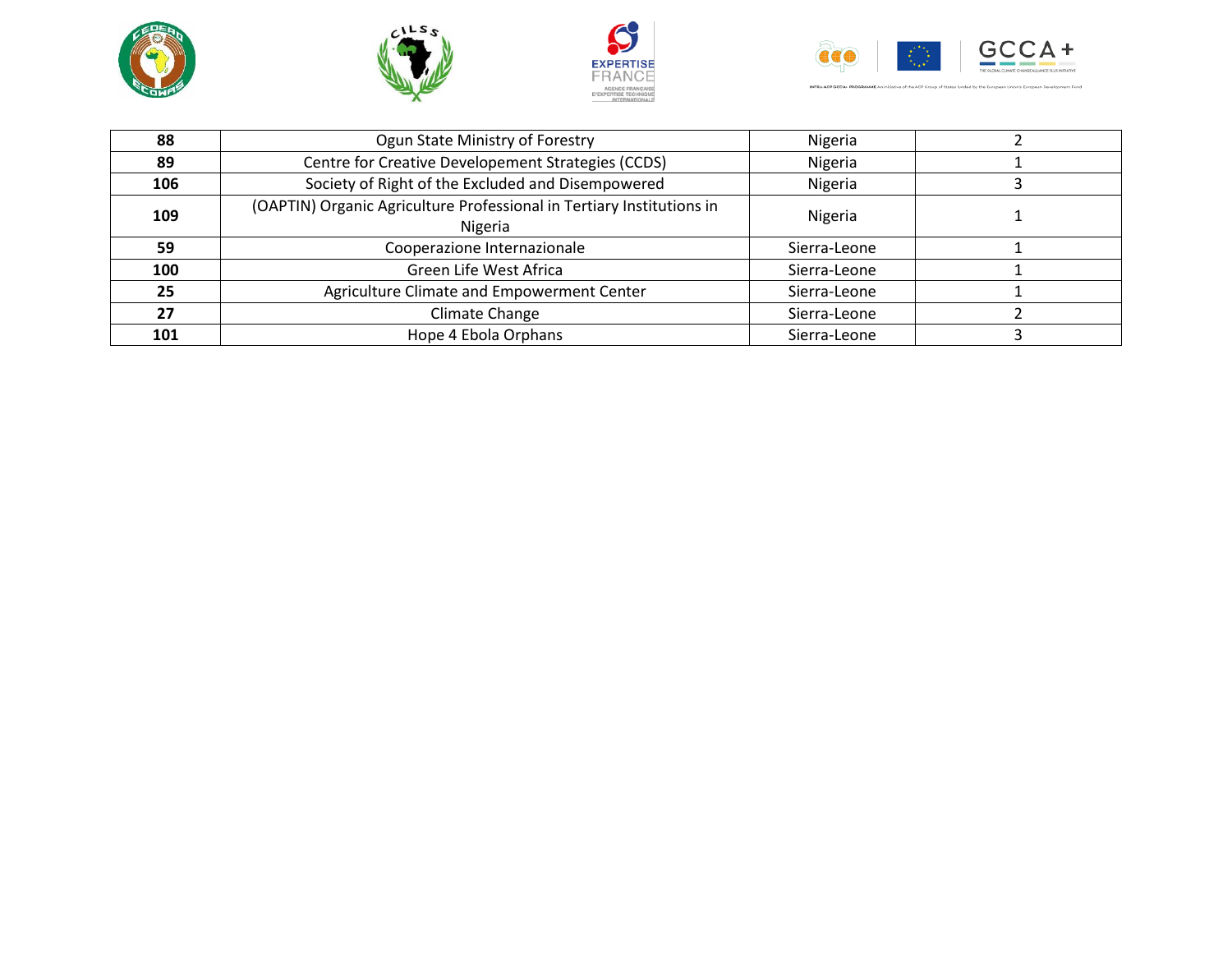







INTRA-ACP GCCA+ PROGRAMME An

**Groupe C - Notes Succinctes non éligibles / Non-eligible Concept Notes** 

| Numéro de               | Nom du soumissionnaire principal / Name of the lead applicant / Nome            | <b>Pays d'intervention</b> | Domaine d'intervention /    |
|-------------------------|---------------------------------------------------------------------------------|----------------------------|-----------------------------|
| dossier/File            | do candidato principal                                                          | / Country of Action /      | Intervention domain /       |
| <b>Number</b>           |                                                                                 | País de Acção              | Domínio de intervenção      |
| /Número de              |                                                                                 |                            |                             |
| ficheiro                |                                                                                 |                            |                             |
|                         |                                                                                 |                            |                             |
| 77                      | Cissé MOUHAMET                                                                  | <b>Burkina Faso</b>        | $\mathbf{1}$<br>$\mathbf 1$ |
| 102<br>13               | <b>ONG TIPALGA</b><br>Ena Produtos Hidroponico                                  | Burkina Faso               | $\mathbf{1}$                |
|                         | Associação de Desenvolvimento Rural Intregrado das Serras de Montemuro, Arada e | Cabo Verde                 |                             |
| 44                      | Gralheira (ADRIMAG°                                                             | Cabo Verde                 | $\mathbf{1}$                |
| 45                      | Action contre la Faim                                                           | Gambia                     | $\mathbf{1}$                |
| 79                      | <b>FAO Gambie</b>                                                               | Gambia                     | $\mathbf{1}$                |
| 3                       | Lifeway Support Foundation                                                      | Ghana                      | $\blacksquare$              |
| 11                      | Matat Poultry Farm                                                              | Ghana                      | $\blacksquare$              |
| 15                      | <b>HEN MPOANO</b>                                                               | Ghana                      | $\mathbf{1}$                |
| 57                      | <b>CSIR-Crops Research Institute</b>                                            | Ghana                      | $\mathbf{1}$                |
| 71                      | Institute of Green Growth Solution                                              | Ghana                      | $\mathbf{1}$                |
| 94                      | University of Education WINNEBA                                                 | Ghana                      | $\sim$                      |
| 96                      | University of Education WINNEBA                                                 | Ghana                      | $\sim$                      |
| 103                     | University of Science and Technology Kumasi                                     | Ghana                      | $\mathbf{1}$                |
| 30                      | Center of Posterity Interest Organisation                                       | Ghana                      | $\mathbf{1}$                |
| $\overline{7}$          | Association des Cadres et Amis de MAMOU (ACAM)                                  | Guinée                     | $\blacksquare$              |
| 29                      | AGUISSA Association Guinéenne pour la Sécurité et la Souveraineté Alimentaire   | Guinée                     | 3                           |
| 38                      | Association des Amis de l'Environnement et de l'Agriculture (AAEAGRI)           | Guinée                     | $\overline{\phantom{a}}$    |
| 76                      | <b>United Purpose</b>                                                           | Guinée                     | $\mathbf{1}$                |
| 93                      | Pride Guinée Formation                                                          | Guinée                     | $\mathbf{1}$                |
| 99                      | Maison Mère                                                                     | Guinée                     | $\mathbf 1$                 |
| 19                      | Association Régionale des Jeunes pour la Paix et le Développement local         | Guinée                     | $\overline{2}$              |
| 49                      | Association pour la Promotion de l'Élevage au Sahel et en Savane                | Guinée-Bissau              | 3                           |
| 82                      | Organização Guinéense de Desenvolvimento                                        | Guinée-Bissau              | $\mathbf 1$                 |
| 48                      | Great Agency for Community Development                                          | Liberia                    | $\mathbf{1}$                |
| 55                      | Concern Worldwide                                                               | Liberia                    | $\mathbf{1}$                |
| 95                      | Sustainable Initiative for Commuity Empowerment                                 | Liberia                    | $\mathbf{1}$                |
| $\overline{2}$          | VADEMCO - Vainga Agriculture Development and Management Consultancy             | Liberia                    | $\mathbf{1}$                |
| 39                      | Liberia Endangered Species Association (LESA)                                   | Liberia                    | $\mathbf{1}$                |
| 18                      | Coordination Locale de Concertation des Organisations Paysannes                 | Mali                       | $\mathbf{1}$                |
| 17                      | Association NAFORE pour la protection de l'environnement                        | Mauritanie                 | 1                           |
| $\overline{\mathbf{4}}$ | Ferme 2AMIS                                                                     | Niger                      | $\mathbf 1$                 |
| $\mathbf{1}$            | Shining Light of Love Foundation                                                | Nigeria                    | $\blacksquare$              |
| 10                      | Obi Ify Darlington                                                              | Nigeria                    | $\sim$                      |
| 14                      | Alabi Areo                                                                      | Nigeria                    | 3                           |
| 61                      | Ajiani AgroFarm                                                                 | Nigeria                    | $\blacksquare$              |